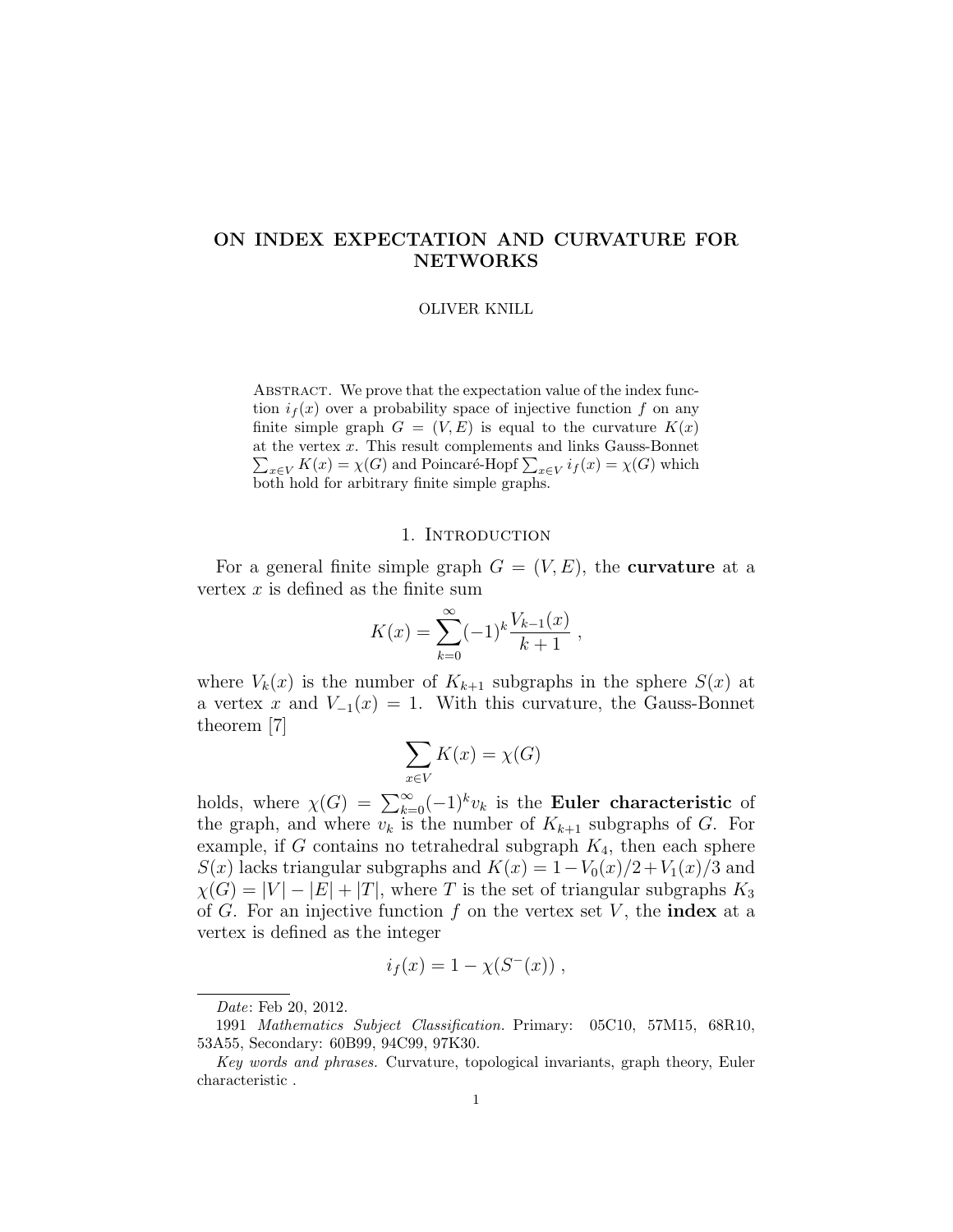#### 2 OLIVER KNILL

where  $S^{-}(x) = \{y \in S(x) \mid f(y) < f(x)\}$  is the exit set of the unit sphere  $S(x)$  with respect to the gradient field of f and where  $\chi(H)$  is the Euler characteristic of a subgraph H of G. The index  $i_f(x)$  is a discrete version of the Brouwer index for gradient vector fields and satisfies the discrete Poincaré-Hopf theorem [8]

$$
\sum_{x \in V} i_f(x) = \chi(G) ,
$$

a result which holds for arbitrary simple graphs. Poincaré-Hopf gives a fast way to compute the Euler characteristic because the subgraphs  $S^{-}(x)$  are in general small. This allows to compute  $\chi(G)$  for random graphs with hundreds of vertices, where counting cliques would be hopeless.

Since Poincaré-Hopf works for all injective  $f$ , also the symmetric index  $j_f(x) = [i_f(x) + i_{-f}(x)]/2$  satisfies  $\sum_{x \in V} j_f(x) = \chi(G)$ . For cyclic graphs  $G, j_f(x)$  is zero everywhere and agrees with curvature  $K(x)$ . For trees, the symmetric index satisfies  $j_f(x) = 1 \deg(x)/2 = 1 - |V_0(x)|/2$  which adds up to 1 for connected trees. For graphs in which every unit sphere is a cyclic graph like the icosahedron, we have  $\chi(S^+(x)) = \chi(S^-(x))$  and  $j_f = i_f$ . The curvature  $K(x)$  is then  $1 - |V_0(x)|/2 + |V_1(x)|/3 = 1 - |S(x)|/6$  and the index is  $i_f(x) = 1 - |S'(x)| = 1 - s_f(x)/2$ , where  $s_f(x)$  is the number of sign changes of f on the cyclic graph  $S(x)$ . A small computation shows that in that particular case, the integral over all Morse functions  $E[s(x)] = |S(x)|/3$  and that  $E[1 - s(x)/2] = 1 - |S(x)|/6$  agrees again with curvature. This special case of the index expectation result led us to the more general result proven here.

To keep this paper self contained, the proofs of the Gauss-Bonnet and Poincaré-Hopf results are attached in an appendix. These general results become more geometric when dealing with graphs which are triangularizations of manifolds. In that case, Gauss-Bonnet is a discretization of Gauss-Bonnet-Chern and Poincaré-Hopf is a discretisation of the analogue classical result in the case of gradient fields. In the continuum, for Riemannian manifolds, Euler curvature is only defined for even dimensional manifolds. This paper is a step towards proving that for odd dimensional graphs the curvature is always zero, something we know only in dimensions 1 and 3 so far. In an upcoming paper, using further developed techniques initiated here but using geometric assumptions on graphs like that unit spheres share properties of the continuum unit spheres in d dimensions, we will prove that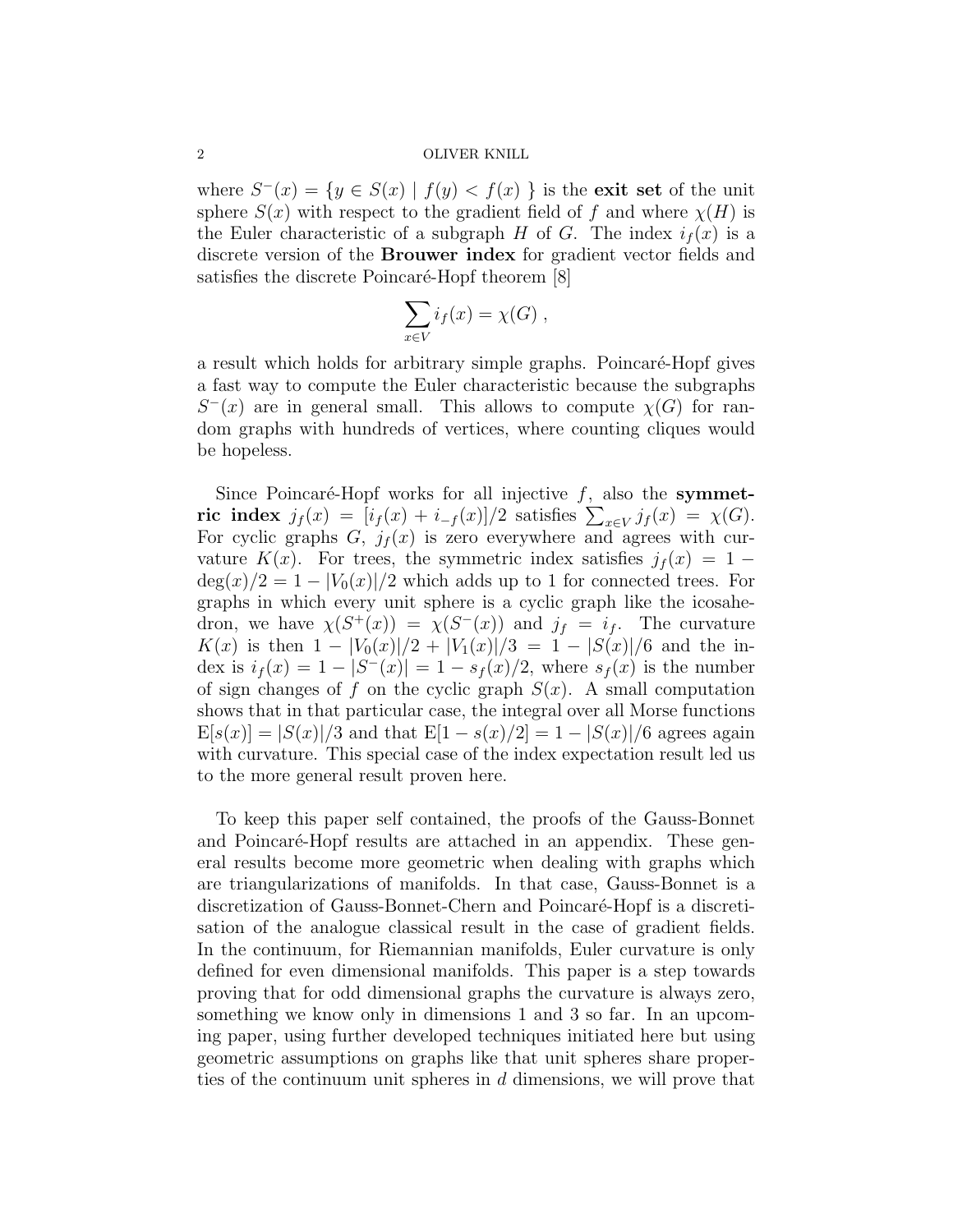for odd dimensional geometric graphs, the symmetric index  $j_f(x)$  is zero everywhere. This matches the continuum case, where for Morse functions f the Brouwer index at a critical point is  $i_f(x) = (-1)^{m(x)}$ where  $m(x)$  is the Morse index, the number of negative eigenvalues of the Hessian matrix  $H(x)$  at the critical point x. In odd dimensions, of course  $j_f(x) = [i_f(x) + i_{-f}(x)]/2 = 0$  at every critical point implying immediately Poincaré's result that odd-dimensional manifolds have zero Euler characteristic. We still are in search for continuum analogue of Theorem (3). The technical difficulty is to find a natural probability space of  $C^2$  Morse functions on a compact Riemannian manifold. This is not a problem in the case of graph as we will see in the next section.

## 2. Index expectation

We first define the probability space of injective functions on the vertex set V of the graph G. Denote by n the order of the graph, the number of vertices in  $V$ .

**Definition.** Let  $\Omega \subset [-1,1]^n$  be the subset of all injective functions on V taking values in  $[-1, 1]$ . This is a *n*-dimensional Lebesgue space. We assume that  $\Omega$  is equipped with the product Lebesgue measure P. This means that  $P[\{f \mid f(x) \in [a, b]\}] = (b - a)/2$  if  $-1 \le a < b \le 1$ and that the random variables  $X_v(f) = f(v)$  giving the function values on the vertices  $v \in V$  are independent and identically distributed. The injective functions are the complement of a union  $\Sigma$  of hyper surfaces in  $[-1, 1]^n$  and have full measure. Denote by  $E[i_f(x)]$  the expectation of the index  $i_f(x)$  at the vertex  $x \in V$  of  $f \in \Omega$  in this probability space  $(\Omega, P)$ .

In order to prove the main theorem, we need an excursion to percolation theory (We do not look at classical problems but for background, see  $[5, 3]$ , in particular site percolation, where vertices of a graph S are killed with a certain probability: given a background graph S and a fixed graph  $H$ , denote by  $v_H$  the number of times the graph appears embedded in S. Now switch off vertices and edges connecting them in S independently from each other with probability p. Call  $v_H^p$  the expected number of graphs which appear now. It depends on  $S$  and  $p$ as well as H. We will see however that  $\int_0^1 v_H^p dp$  only depends on H. In our case, we need the situation when  $\tilde{H}$  is the k-dimensional simplex, the complete graph with  $k+1$  vertices.

Denote by  $V_k(x)$  the number of  $H = K_{k+1}$  subgraphs in the sphere  $S(x)$  and by  $V_k^ K_k^{-}(x)$  the number of  $K_{k+1}$  subgraphs in the exit set  $S^{-}(x)$ ,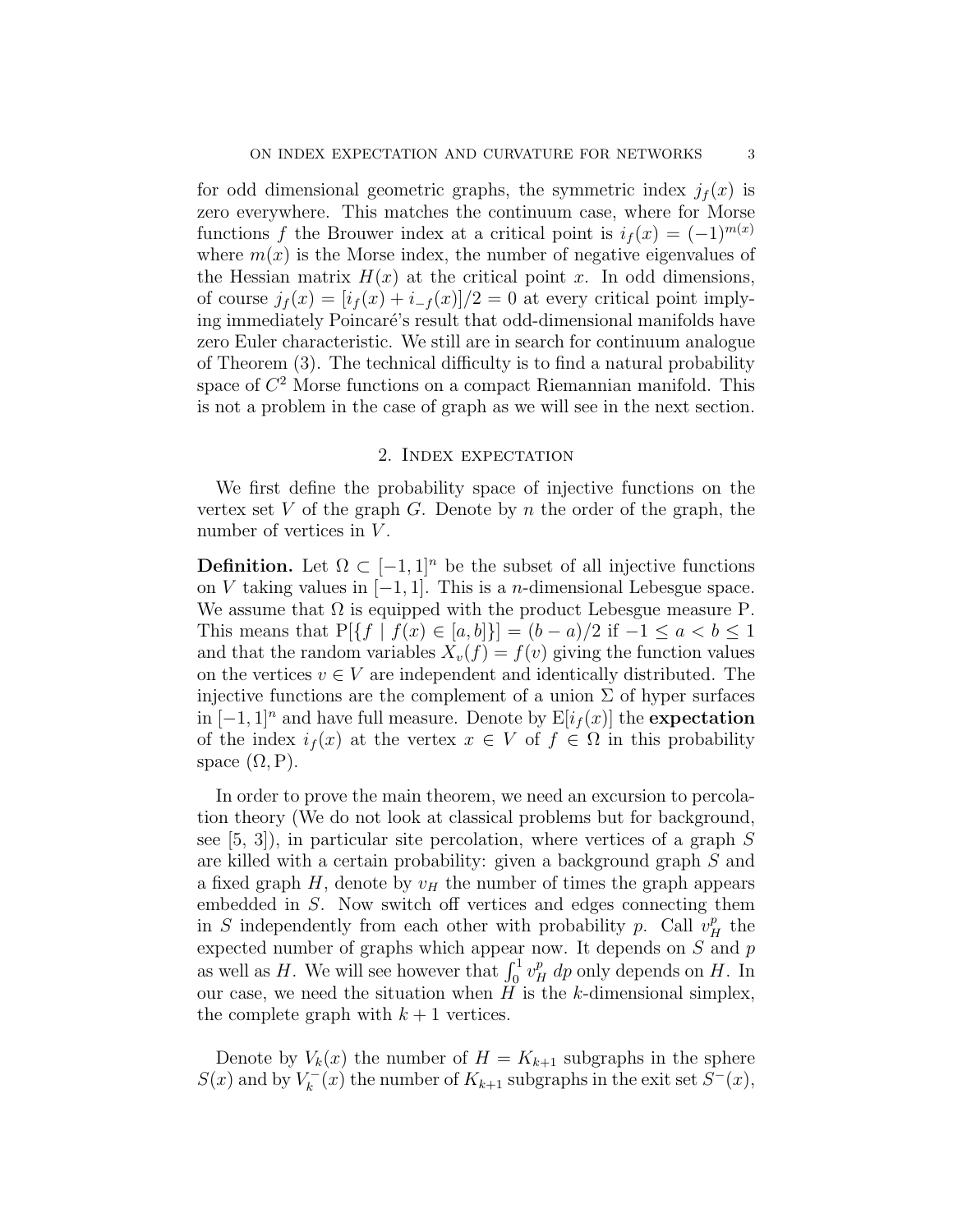#### 4 OLIVER KNILL

the subgraph of  $S(x)$  generated by vertices y where  $f(y) < f(x)$ . Let  $v_H$ denote the number of simplices  $K_{k+1}$  which appear as subgraphs in S. We can look at the Erdös-Renyi probability space [1] of all subgraphs of  $S$ , where each vertex is included with probability  $p$  and the subgraph is the graph generated by these vertices. Let  $v_H^p$  the expected number of  $k$ -dimensional simplices in the decimated subgraph of  $S$ . Obviously  $v_H^p \leq v_k$ , but how much? Computing the expectation  $v_k^p$  $_k^p$  of the survival rate depends on  $S$  and  $p$  But if  $p$  is chosen randomly too at first and each vertex is deleted with probability  $p$ , the survival rate only depends on the order of the clique and not on the graph:

Proposition 1 (Clique survival for site percolation).

$$
\int_0^1 \frac{E_p[v_H^p]}{v_k} dp = \frac{1}{k+2} .
$$

*Proof.* The result is true if all the  $K_{k+1}$  graphs in S are disjoint because the survival of a single isolated simplex with  $k + 1$  vertices is  $\int_0^1 p^{k+1} dp = 1/(k+2).$ 

To prove the result in general, we decorrelate the situation by splitting vertices: pick a vertex v where at least two such  $K_{k+1}$  subgraphs  $H_1, H_2$  intersect. Replace v with 2 vertices  $v_1, v_2$  and place the edges to  $H_1$  with  $v_1$  and edges to  $H_2$  with  $v_2$ . Distribute the other edges originally intersecting with v arbitrarily with  $v_1$  or  $v_2$ . To show that  $\int_0^1 E_p[v_k^p]$  $\binom{p}{k}$  dp does not change when passing to the larger probability space, we compare the case before and after splitting: before splitting, v appears with probability p and contributes to  $H_1$  and  $H_2$ . This gives  $\int_0^1 2p^2 dp = 1$ . After splitting, both  $v_i$  appear together with probability  $p^2$ , exactly one appears with probability  $2p(1-p)$  and none appears with probability  $(1 - p)^2$ . This also leads to a contribution  $2\int_0^1 p^2 dp + 1\int_0^1 2p(1-p) dp + 0\int_0^1 (1-p)^2 dp = 1$ . We repeat like this with other intersection points of  $H_1$  and  $H_2$ . After all the correlations between  $H_1, H_2$  are unlocked, we have a situation where the two simplices are independent and where the expectation value is the same as before. Now proceed with any other pair of simplices  $K_{k+1}$  in the same way.  $\Box$ 

The result means for  $k = 0$  that half of the points survive and for  $k = 1$  that 1/3 of all edges are expected to survive. We ran Monte Carlo simulations with random host graphs  $G$  which is fixed over the experiment, where each vertex is knocked off with probability  $p$ . Applying m such disaster experiments, each time starting fresh with the same  $G$  and then repeating the experiments for various  $p$  and averaging over disaster severeness  $p$  confirms the result remarkably well with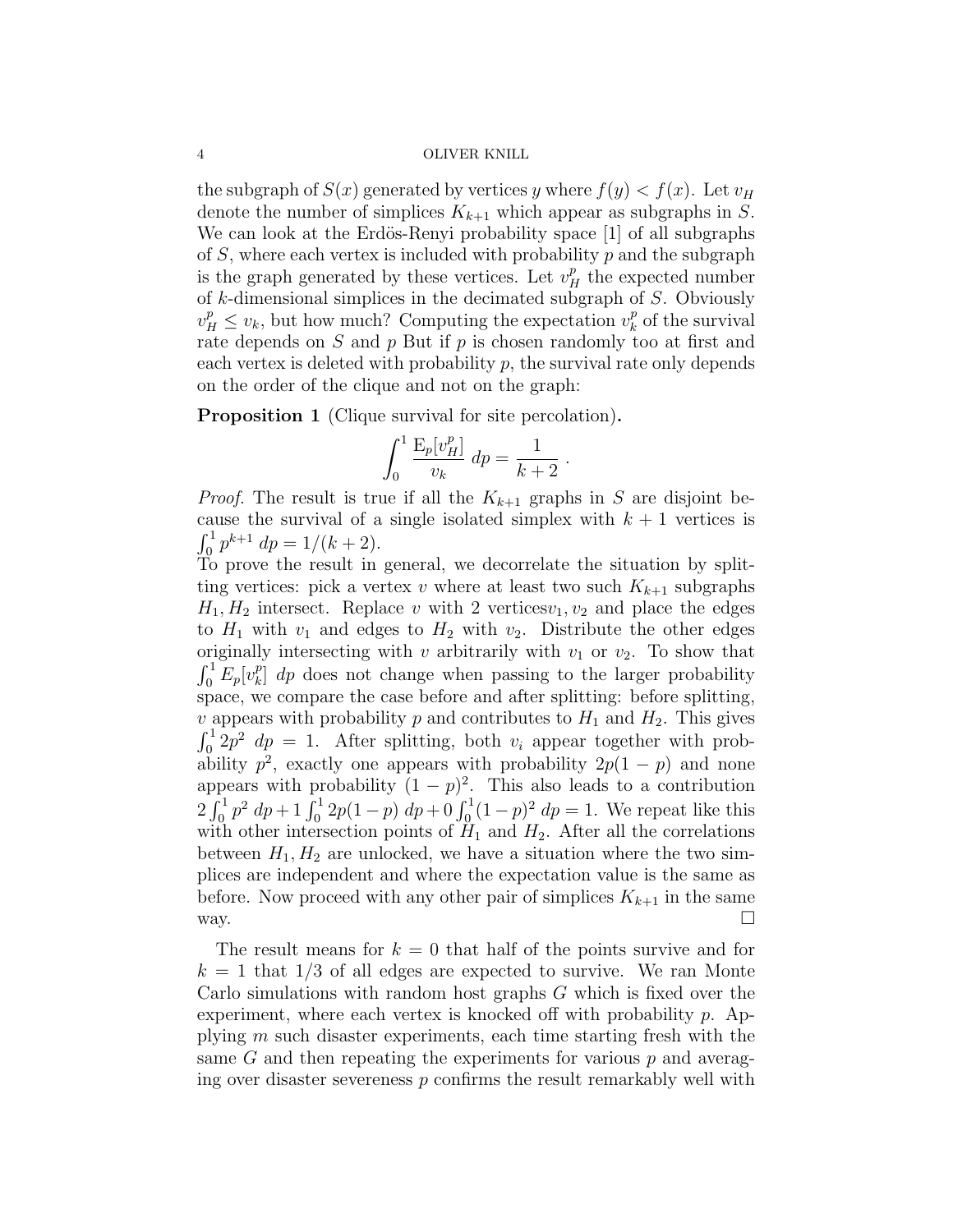errors of the order  $1/m$  and smaller simplices  $K_{k+1}$  like  $k = 2, 3, 4$ .

This result is actually more general. The clique graph  $K_{k+1}$  can be an arbitrary **pattern graph**  $H$ . The result holds both for site and bond percolation situations. For site percolation catastrophes, the nodes are killed with probability  $p$ , in **bond percolation catastrophes**, the edges are broken with probability  $p$ . For an arbitrary background host graph  $S$  and any fixed pattern graph  $H$ , the expected decimation rate for the number of patterns H occurring in S is  $1/(\text{ord}(H) + 1)$  for site disasters and  $1/(\text{size}(H) + 1)$  for bond disasters. These network stability results are remarkably universal: they are independent of the background graph S. They can serve as "rules of thumb" if one has no a priory idea about the disaster strength p.

**Corollary 2** (Averaging equation). For every vertex  $x \in V$  and all  $k \geq 0$ ,

$$
E[V_k^-(x)] = \frac{V_k(x)}{k+2}.
$$

*Proof.* Look at a central vertex x connected to other vertices  $z_i$ . We want to apply the previous lemma for  $S = S(x)$ . Because f takes values in  $[-1, 1]$ , we can assume  $f(x) = -1+2p$  with  $p \in [0, 1]$ . Having  $f(x)$  fixed like that, we get a random site percolation problem in the sphere  $S(x)$ , where each vertex  $y \in S(x)$  appears with probability p independently of each other. The expected number  $V_k^ \binom{r}{k}(x)$  of  $k$ dimensional simplices  $K_{k+1}$  divided by the number  $V_k(x)$  of simplices in  $S(x)$  is by the previous lemma equal to  $1/(k+2)$  after we integrate over  $p$ .

For  $k = 0$ , we have  $E[V_0^+(x)] = E[V_0^-(x)]$  because the probability space is invariant under the involution  $f \to -f$  so that  $E[V_0^-(x)] =$  $V_0(x)/2$  follows. For  $k = 1$ , the averaging equations are  $E[V_1^-(x)] =$  $V_1(x)/3$  and  $E[V_1^-(x)] = E[V_1^+(x)] = E[W_1(x)]$ , where  $W_1(x)$  is the set of vertices connecting vertices from  $V_1^+(x)$  to  $V_1^-(x)$ .

Here is the main result:

**Theorem 3** (Index expectation is curvature). For every vertex x, the expectation of  $i_f(x)$  is  $K(x)$ :

$$
E[i_f(x)] = K(x) .
$$

*Proof.* We the averaging equation where k is replaced by  $k - 1$ 

$$
\frac{V_{k-1}(x)}{k+1} = \mathbb{E}[V_{k-1}^{-}(x)]
$$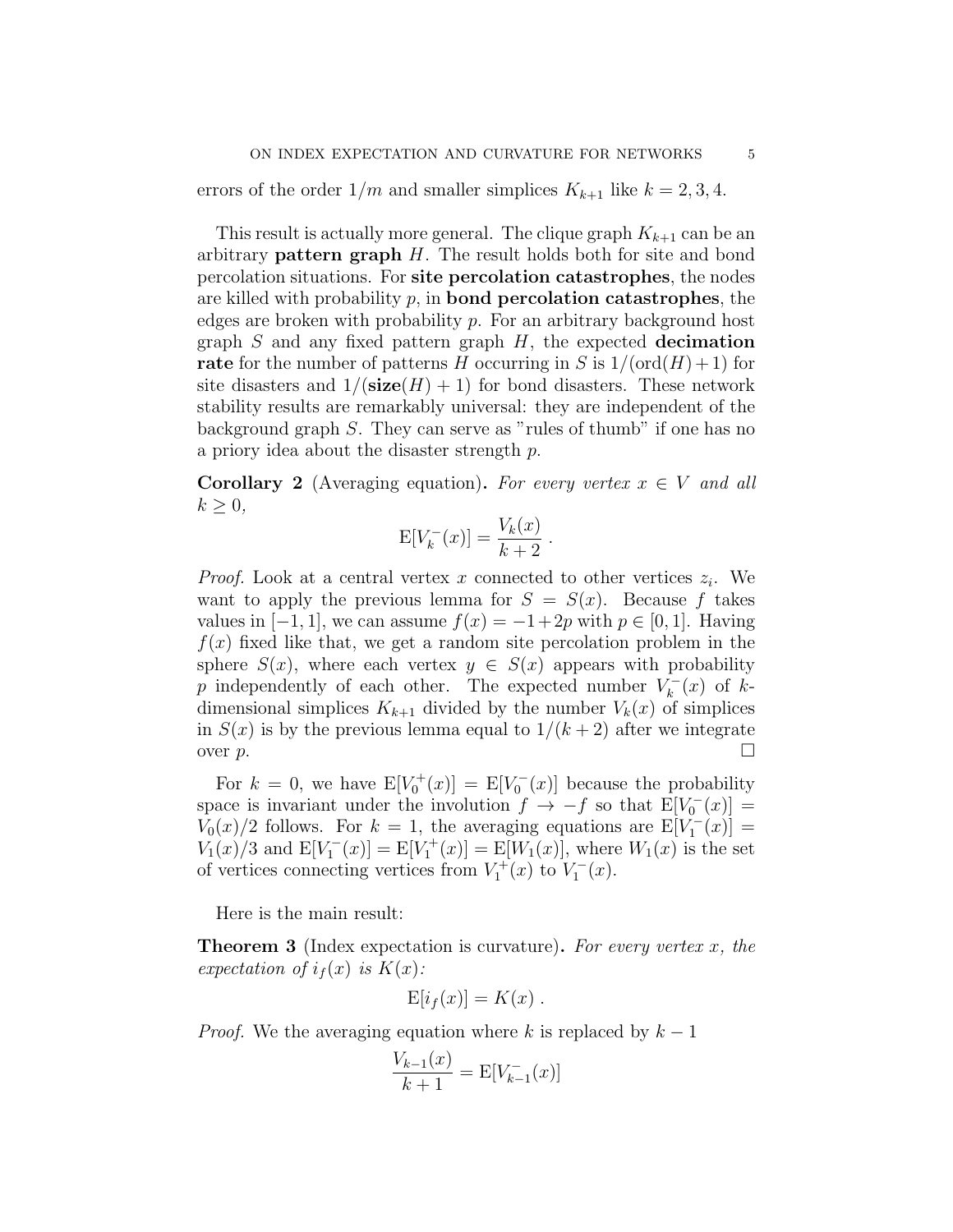to see

$$
E[1 - \chi(S^{-}(x))] = 1 - \sum_{k=0}^{\infty} (-1)^{k} E[V_{k}^{-}(x)]
$$
  
=  $1 - \sum_{k=0}^{\infty} (-1)^{k} \frac{V_{k}(x)}{(k+2)}$   
=  $1 + \sum_{k=1}^{\infty} (-1)^{k} \frac{V_{k-1}(x)}{(k+1)}$   
=  $\sum_{k=0}^{\infty} (-1)^{k} \frac{V_{k-1}(x)}{(k+1)}$   
=  $K(x)$ .

 $\Box$ 

Remark. This gives a new proof of the discrete Gauss-Bonnet result

$$
\sum_{x \in V} K(x) = \chi(G)
$$

from

$$
\sum_{x \in V} i_f(x) = \chi(G)
$$

simply by taking expectation. But unlike in the continuum, where Gauss-Bonnet-Chern is more difficult to prove (see e.g [2, 4]), the discrete Gauss-Bonnet is easy to prove directly. As demonstrated in the Appendix, Gauss-Bonnet for graphs is even more direct than Poincaré-Hopf. We expect that for compact Riemannian manifolds, a new probabilistic link between Poincaré-Hopf and Gauss-Bonnet will allow to simplify the proof of the later considerably in higher dimensions. In the continuum, Poincaré-Hopf is orders of magnitudes less complex than Gauss-Bonnet-Chern because it is part of differential topology, not needing any Riemannian metric while Gauss-Bonnet is part of differential geometry which uses more structure on the manifold M. It is the probability space on Morse function which will add part of the Riemannian structure on M, enough to get curvature. In the continuum, there are various probability spaces which are good candidates to represent curvature as index expectation. They all appear to work for compact two-dimensional surfaces.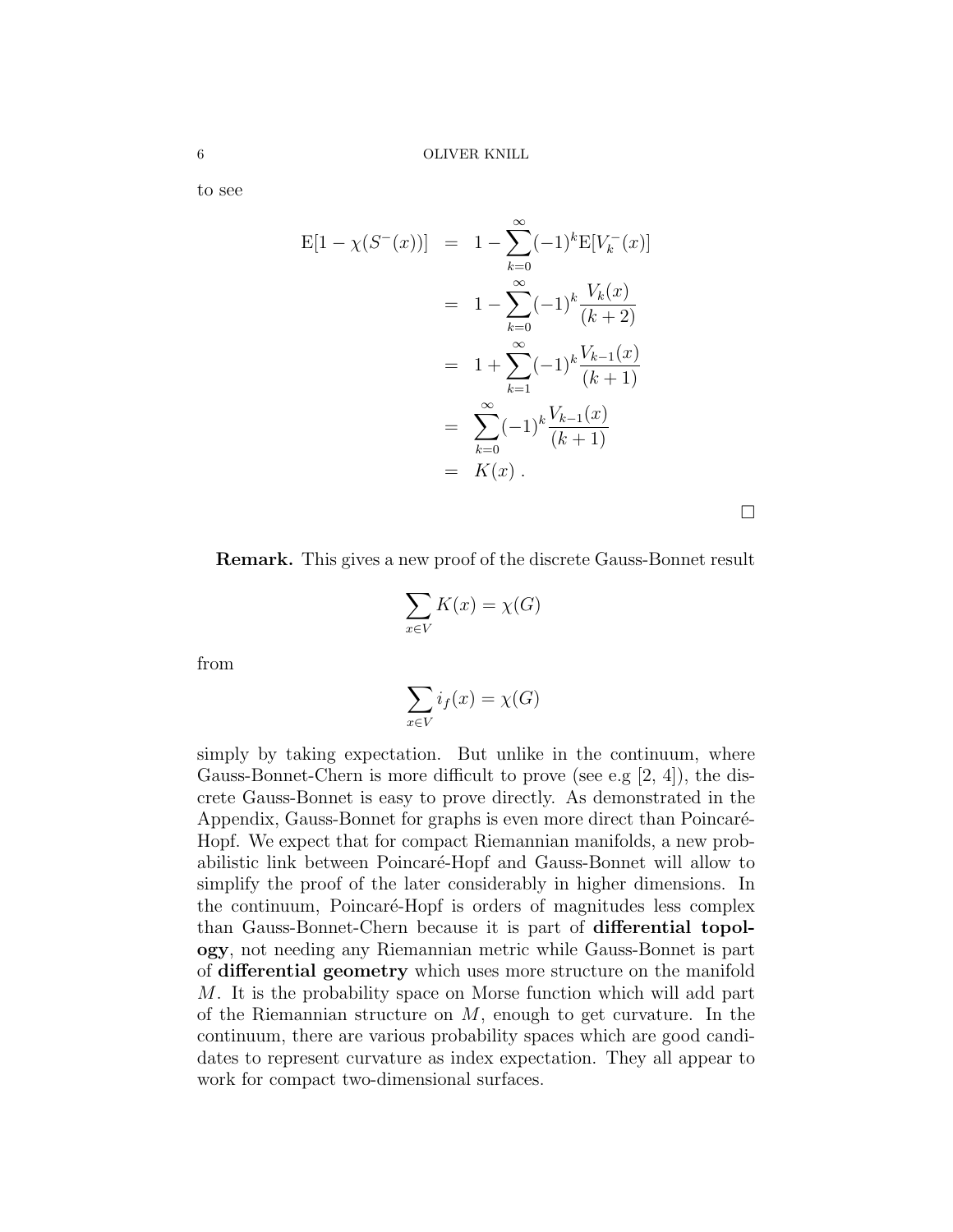## **APPENDIX**

Here are the proofs of Gauss-Bonnet [7] and Poincaré-Hopf [8] for simple graphs  $G = (V, E)$  with consolidated notation. For Mathematica code, see [9, 10]. More Mathematica code illustrating all the probabilistic aspects proven in this paper and [6] will become demonstrations too.

The first lemma generalizes Euler's handshaking lemma  $\sum_{x \in V} V_0(x) =$  $2v_1$ :

**Lemma 4** (Transfer equations).  $\sum_{x \in V} V_{k-1}(x) = (k+1)v_k$ .

*Proof.* We can interpret  $V_{k-1}(x)$  as the k-degree of a vertex v, the number of k-simplices  $K_{k+1}$  which contain v. The sum over all kdegrees  $\sum_k \deg_k(x)$  is  $k+1$  times the number  $v_k$  of k-simplices  $K_{k+1}$ in G.

 $\Box$ 

Here is an other more pictorial proof of the transfer equations: draw and count handshakes from every vertex to every center of any ksimplex in two different ways. A first count sums up all connections leading to a given vertex, summing then over all vertices leading to  $\sum_{x \in V} V_{k-1}(x)$ . A second count is obtained from the fact that every simplex has  $k + 1$  hands reaching out and then sum over the simplices gives  $(k+1)v_k$  handshakes.

**Theorem 5** (Gauss-Bonnet).  $\sum_{x \in V} K(x) = \chi(G)$ .

Proof. By definition of curvature, we have

$$
\sum_{x \in V} K(x) = \sum_{x \in V} \sum_{k=0}^{\infty} (-1)^k \frac{V_{k-1}(x)}{k+1}.
$$

Since the sums are finite, we can change the order of summation. Using the transfer equations (4), we get

$$
\sum_{x \in V} K(x) = \sum_{k=0}^{\infty} \sum_{x \in V} (-1)^k \frac{V_{k-1}(x)}{k+1} = \sum_{k=0}^{\infty} (-1)^k v_k = \chi(G) .
$$

Given an injective function f on V and a vertex  $x \in V$ , we can look at the set  $W_k(x)$  of all k simplices in the sphere  $S(x)$  for which at least one vertex y satisfies  $f(y) < f(x)$  and an other vertex z satisfies  $f(z) > f(x)$ .

**Lemma 6** (Intermediate equations).  $\sum_{x \in V} W_k(x) = k v_{k+1}$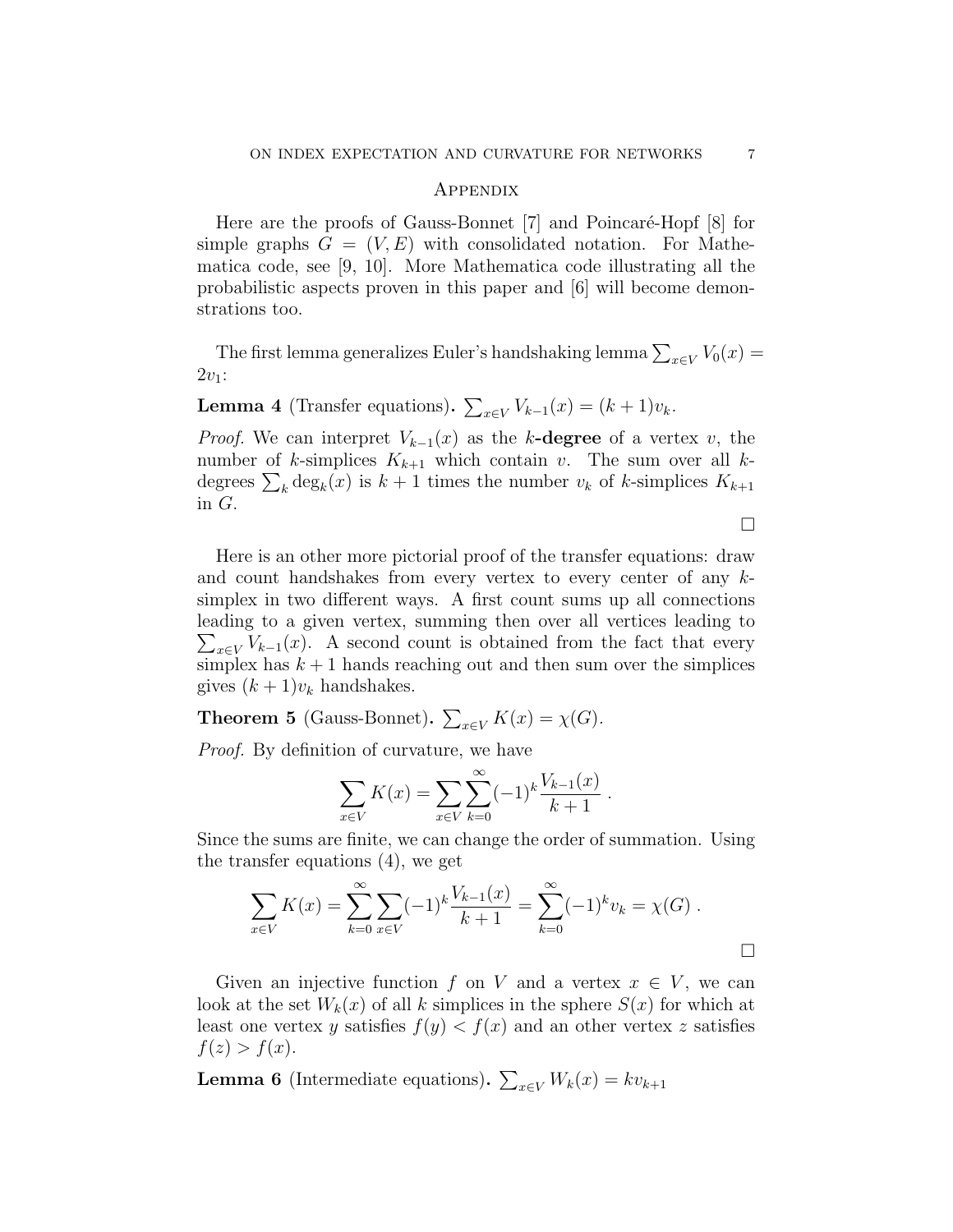#### 8 OLIVER KNILL

*Proof.* For each of the  $v_{k+1}$  simplices  $K_{k+2}$  in G, there are k vertices x which have neighbors in  $K_{k+2}$  with both larger and smaller values. For each of these k vertices x, we can look at the unit sphere  $S(x)$  of v. The simplex  $K_{k+2}$  defines a k-dimensional simplex  $K_{k+1}$  in that unit sphere. Each of them adds to the sum  $\sum_{x \in V} W_k(x)$  which consequently is equal to  $kv_{k+1}$ .

**Lemma 7** (Index stability). The index sum  $\sum_{x \in V} i_f(x)$  is independent of  $f$ .

*Proof.* The proof is a deformation argument. Fix a vertex  $x$  and change the value of the function  $f(x)$  such that a single neighboring point  $y \in S(x)$ , the value  $f(y) - f(x)$  changes sign during the deformation. Without loss of generality we can assume that the value of  $f$  at  $x$  has been positive initially and gets negative. Now  $S<sup>-</sup>(x)$  has gained a point y and  $S^-(y)$  has lost a point.

To see that  $\chi(S^{-}(x)) + \chi(S^{-}(y))$  stays constant, we check this each individual simplex level and show  $V_k^+$  $k^{+}(x) + V_k^{-}$  $\mathbf{K}_{k}^{-}(t)$  stays constant, where  $V_k^{\pm}$  $K_k^{\pm}(x)$  denotes the number  $K_{k+1}$  subgraphs of  $S(x)$  which connect points within  $S(x)^{\pm}$ . Since  $i(x) = 1 - \sum_{k} (-1)^{k} V_{k}^{-}$  $\binom{r}{k}(x)$ , the lemma is proven if  $V_k^ \binom{r}{k}(x) + V_k^{-}$  $\chi_k^{-1}(x)$  stays constant under the deformation. Let  $U_k(x)$  denote the number of  $K_{k+1}$  subgraphs of  $S(x)$  which contain y. Similarly, let  $U_k(y)$  the number of  $K_{k+1}$  subgraphs of  $S(y)$  which do not contain x but are subgraphs of  $S^-(y)$  with x. The sum of  $K_{k+1}$ graphs of  $S^-(x)$  changes by  $U_k(y) - U_k(x)$ . When summing this over all vertex pairs  $x, y$ , we get zero.

**Theorem 8** (Poincaré-Hopf).  $\sum_{x \in V} i_f(x) = \chi(G)$ 

*Proof.* The number of k-simplices  $V_k^ \chi_k^-(x)$  in the exit set  $S^-(x)$  and the number of k-simplices  $V_k^+$  $k_k^{+}(x)$  in the entrance set  $S^+(x)$  are complemented within  $S(x)$  by the number  $W_k(x)$  of k simplices which contain both vertices from  $S^{-}(x)$  and  $S^{+}(x)$ . By definition,  $V_{k}(x) = W_{k}(x) +$  $V_k^+$  $k^{+}(x)+V_{k}^{-}$  $\chi_{k}^{-}(x)$ . By the index stability lemma (7), the index  $i_{f}(x)$  is the same for all injective functions  $f: V \to \mathbf{R}$ . Let  $\chi'(G) = \sum_{x \in V} i_f(x)$ . Because replacing f and  $-f$  switches  $S^+$  with  $S^-$  and the sum is the same, we can prove  $2v_0 - \sum_{x \in V} \chi(S^+(x)) + \chi(S^-(x)) = 2\chi'(G)$  instead. The transfer equations Lemma (4) and intermediate equations